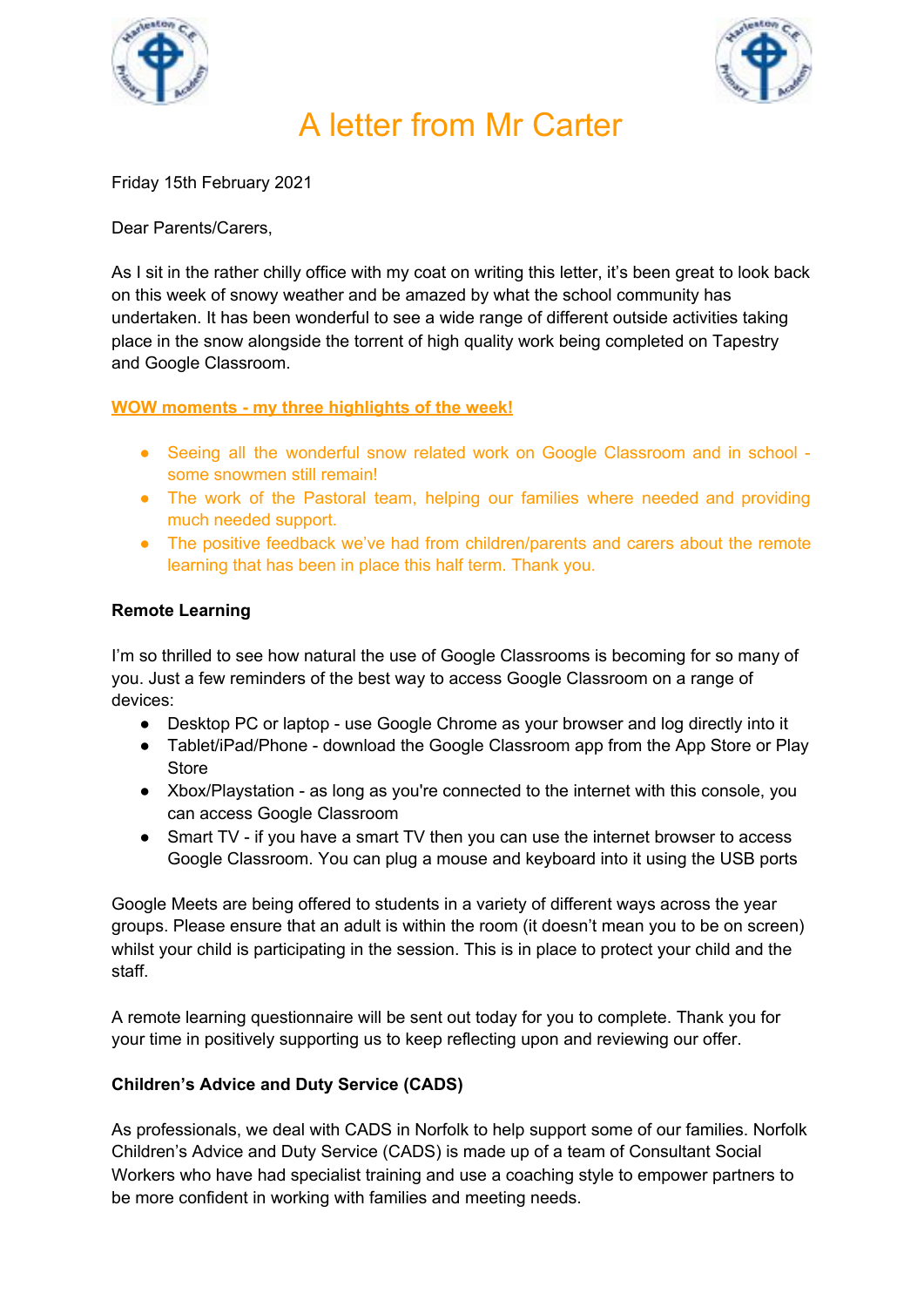



The Consultant Social Workers provides advice, support and signposting, identifying the correct services and support for the child or young person. We may contact you to request consent to speak to CADS. Please don't be alarmed: we just wish to help put the right steps in place to support.

### **Offer from Norwich Castle - Scribe School - write like it's 1121!**



This half-term, Norwich Castle proudly invites you to **Scribe School**, a **Free**, brand-new online event for ages 7+ that will help you craft medieval stories, discover lost medieval words and turn you into a scribe! The event kicks off with 3 workshops delivered by medieval characters that promise to be fun for the whole family and they're free to attend! Select your quill and unroll your parchment, let's write…

Scribe School Workshops:

Click on the links to book your place - join all three online workshops and we will welcome you to the Writer's Guild.

- **Tuesday 16 February, 2-3pm** [Capture](https://www.norfolk.gov.uk/sitecore%20modules/Web/EXM/RedirectUrlPage.aspx?ec_eq=4V5A7JmUchQG7ykahIiPdML0S6ZhabL4Ayi9PNleiAznpdwCd7Kvc2%2fAWaDfTtNQPP756O%2fo4lTa7qsNLYRwwnXm0HYsaGw%2flTS0EKt%2fNjP8IGXD1p4nZYVRNlCw%2frB7rNqlV2LlHj7s3H%2fmYQY9NIrcsHkp8D4NUiT6eYqGTF3yDaRQ5u9WTMBc0B8KEhSxOx9MqAF7rh3qUfABJRpBGGAKMkceQ83GPaW3hzsFP9SOrqW%2bmNxN%2bHS5LXqSPTlCWmRctp9BDSF%2bgS2gfkDZQJe7XeUzA9WLeStbyxRJecw6zCpkNtjvf0Sm3b0zcOnY4ay3%2f%2f6kM37LFUPlDYVowM%2bVgPu8l4GIYyjNNRHVaEzJ7sLFeqAi9ChzoTNyB%2f%2fwmK9ZPL0QeY8BfK3MZMg0N6quthtu2RR9mNiHiyG%2fr2wQR1ljf7%2baZ7HRZSEEmup19byWaH2QJv%2btcopEwvySGoE8ibQK31WjU1GlRqLO1Ev4OMB5Eikb9lwxr6EyargX2A%2bYPk9DDxL0og0t5fZ6G7iPMmWWaW8fsJEp3hVqKKiKECnwNSBTcoYb2HAoZ1w%2fiflUSjjGos9Pz3ErZBMdkXSLt7vj%2bn8%2bD7wfjV3MefkbCBTMzaPf6r%2bRwtvP71zMRr0yNUPasAK49yFtv1e3359KvfT5cthDikTU9fRi6QEaBjJs8GRzZi4tdgj%2bp56Qli%2bPj%2bXYoi0goqkmaJXRD3XWmOsgxHyKjVwS3%2fjx96MNbocAn12gF4OSDUs42mqiuGUJ512uiTQIDFEMdNweZXGcFPS7iJ9nDy9y3Wbg96fytkNQ9vpcssrQZqVNx5ZIzMlf3tR7OUTmkfBTjt%2bJQRqjl2ydbBIw2LqYxDzgHf0XTRZb92iTzbob2l%2bjL6xUaMDspshsp3dpqRLIYYE9J2zd%2ffrs2k8J105zsNmTiJep7yGcg4tlObV1m3DCq5tgw8QdJxZtF%2f7LumI4A%2fNzO7yT7oNd35eZu0%2boYhleKkwqlrmGAjx5QlT7IwWsDXle) the Castle Write your own adventure story!
- **Wednesday 17 February, 2-3pm** Ye Olde [Comic](https://www.norfolk.gov.uk/sitecore%20modules/Web/EXM/RedirectUrlPage.aspx?ec_eq=E2jgfKiF4C05pnji3o9PaG%2b0rI1OyXo3fQYACkPbaX0OIeaUSflJ3H7yvGRzTLMehkArHqHkvTaEwlKX8hhOEWidPc7wffwmmWx4MtZc1IPZODpk0n%2fayK3NiPKjVN9AwDJlYvd2N8kWDujJ45uxMHaa7Vmq7nNTBE0MvUi2HyUYMfnJa6mRRWJMRxgz4gaEW1Gqk8JDmjMHMA7pWPqEtXvg0oYq5pHFxs97BcJprLqozQ%2bNmWt0EUMIf3SKjafEaWtP7Scp%2bNIcRwzekAT7IYU8rLXGPyPe1RlfpVOr5eS6cpg2V1qK7j508wbzBd7gUUM8F%2buAkPt0C5%2bKBT%2bXosnzeIZ4FaAEle%2fwkK5XM5d47sZBlZ8dBpkYptFOvR7Sc2npDZT1UfvcPd4TZBwdHx5YK4AqC3OrHrEym76ZgraDvovPxvEgALLHhfBcfdWnSGOU4kATLNbNDigkDmqVVhee6dP6RA%2frxQb1JxTRfiaTBh5fPn%2bBizYzDsyKLAMAWfPMS3tUUale69RvZfTetHXD1KnblE6rEgB8IrI0j%2bFyS50G74LNlukIlqVODLv7AKeVTcd8G9ssEiTJFAxhbZSyKtGL1EGIMqa7rK32YN8xhrkPXwPSkGDVPRILoI%2fuNZH4ft2u9X%2fPSM7mN3MqIGVJ44GK1uvGneZq6%2fAuHg%2fX4dqb51JpG6Nb6Wcw5h9Bm52psaR2R15577H81ytwcjiZ%2ffqCycvhd1Rsk7EwazdHqwX4ytJrb4RLoiSel6kapOUZ6U1zN5mUTVO9dWvjNpr9TtjalWapNlzTsf1ZYn7uIFaCnmi5kUSW5b7sgH3B2e9v4YC9oagT09B%2f8bHJnLBUcIOomhwIPJmpBfMTMffb7ikv%2bxaIxaSNpPrr6BwQaSGtr%2fiUQjOf5E0jwwEQuGVANkzIZVHdpwruhapJxlWV5gTI8Ge6E6Gjb0ObrB1cH5RHCeMkbsS2OFPm6r37%2bXtKzbl9%2fvLEsW80pmYoUlo%3d) Strips Design a comic strip bursting with epic quests.
- **Thursday 18 February, 2-3pm Scribe and [Scribble](https://www.norfolk.gov.uk/sitecore%20modules/Web/EXM/RedirectUrlPage.aspx?ec_eq=OjnHqDrSaguR%2bSe1OwE1xXsZ8YUf8MjVGZ1WouJldHAMUbDMa14aqOF6CDuGSRh9Wi8xvcLolJUvs%2bMlOy81B0ruTmKB3ozf053HYy%2fIFHdQPnjI3HqNjTqzbzSYdqmM21wxaNxjsSvru%2bNIkaZmJlDcsMuTOwH9YE8McFCgZ9CaegNNYU9KAQ8CPOK3bDrPGmH8q3hIU8YdlGRtwWOMH2ezjxuac9fuYRta7XA6uqWxo%2fVE7BvxLrZ6uxB2RTVJw1cQTPnclPCpf%2fzlyeFe94jAgPwc9aZXIWzijP42mgZt5x7bTR0C4xS%2bpMYClBMjQ0hip9i7VFgpAgOLT6FBkIx%2fziUkWd%2bahZzatozC6bsIEV1HLZ4i%2bvTVPpUHqSZW9fd9%2fF0RU7XwZhALC3B2GS%2bw0Qj1TTmVnrzshFZGDXuillIt7YDis7O8%2ba9o3bMrD6JypxxJA5zYztXL5fpvHW%2fFW8tlsnzcfAXSiIs5tGbYwq4tLilTZhwN8tQ5ThkiMf8WmUNYQekrrwi2g2xm%2bu58g4%2f%2f7g3PRNLwuO4jsEWwexgr4ZWgSSfq3PqGXArFzhdPqir5hml1jIvMJLDIadDl04Xt7XI5H6xzU6zjZKz%2fux9O5QOE2b89tBB%2b1gN7H5nnNRBOCFiWVjsRSod3EMTs%2becqox8NbN7tv9FnS96hv6moFldZMMy08EOd4JBwh4JYx48cwpw9dOFMFzfouk6KKW3sfbQ0u%2b8iWnRevMiF4L9B4tgjehoGrx38UZ8%2fPlP6v75Zv7d3Lgvimh%2fPq%2brCd5H4bt1%2flnrfk%2bROU%2fXQsbFzrCGUtdC3ypeZ8Rtn7HA4BH9nqxYnWsb7pynDkRCSYo1QfwrsRm6sFNcNSDj%2bNddYbP%2b1Wnb0fwXAKSHVqmJ6xegr%2bmwmP4GTVboTYnV55gr1sdtF6ZEmDKO1eQxD0uO0E5oeX5DRz%2fNCxngeR8GN62Hmv33eAvu9dmHsBOeGyY4zOYJIsheLkIGbTEOvy9Aw%2bS01iZcI2SQIy8qm)** Enter the weird world of illustrated manuscripts.

More info at Half term activities: Scribe School - Norfolk [Museums](https://www.norfolk.gov.uk/sitecore%20modules/Web/EXM/RedirectUrlPage.aspx?ec_eq=9Eazd%2bGKalVf8rX5ML%2fZM58XWRw3ZHSaDtAKENMxGe2saqaBq7H4IBoOB62bosgnHmigExb8lQD0N0l%2fU7GoXxWsI8j9kyJZgEuBgWzzMPkQmNMTi0Rz6rf%2fb4AkisIup%2fWTcIFCAWESg1AllKvR0%2fHFzRxUZ%2fwolOLvDbY3FO4ej6H5zgedTH8tl1ZuhGAVeBO4GFeB0jcI3b1e30Cc83SnggPRjQlHFWLiK5ic7PczJ4fxP8cU3q7qnYSveQUV8oA8CO9ddxdnuQr24iH3I%2f5yg0FMfWVvgFMsQFLk%2fjUj7PlovgRL7iAveR57x3SRJzMONXBmJcjHKB523ibV3unEyxPXA5X6L%2fCtSuS2ndGFEpHAk%2ftuP08JnzXzcEhFlP73Pax%2bvqbmkEdazU%2bufA7Xr9WicCGenfkXYGhWlhJU%2fD3%2fDNyKtvnVpLlfU8H3Fg3JuaB6Sa069Yl8HiDmVIR7E6ZKC0jX0Vio7evhb2a1WK8DgQFdMXVZNL62P1oM7gpdZGMfpkRBhBBsUI7QbA8DA4G%2bz3wFZiM2aQSce%2fJ2WwxnYERR8DylHa7q6U%2bPXViIMuAxm7v1C8OSjIxsfPv9KE%2fXMkhCyJmTxcIDq3%2fYSUSNzNaMezGXO5ZZbIJHc73zYdTDqdh2P2xNCzqivrWxWrZBxB97yAP8QPSBbuoRB333l2kcFuO%2bzTdLHBPcZD2zAnxSwjTDqfZTctF5G0RSgaBUWYe%2b4fSW%2beFcKR%2fpsCWA%2fK%2fMdDgzPSTM6iWphL%2b1Q%2bHcJ11cgd9wwXc7r%2bmvUpUt1BOoV1g%2fwaEKQYiBn6FQc2NKS6p%2bQDbJE3Vu8muNmdXS5mZ3MhpKrL303y8Xcjcbc5hjfIF83uY%2blMNK6Z6a%2fKpjD%2bOAgydOK80Pigq8CileUzj3aCnEZ56YLrW091gMA5bgU5Y1hD6Bokx2FSnwXXwqzxPmjdyRCtp6%2fxm%2fzC8KFCv3TzXs2o0BiOXEu%2brCl67OnbHGTY6Jm4q7fohWBeBEUTB6MlWJfBP4)

#### **Note from Miss Scofield**

Advance notice - World Book Day is on the 4th March and we invite all children to dress as a book character for the day. More details will follow after half term.

#### **Half Term**

Please note that half term is the 15th to the 19th of February. School will be closed and remote learning will not be posted during this time.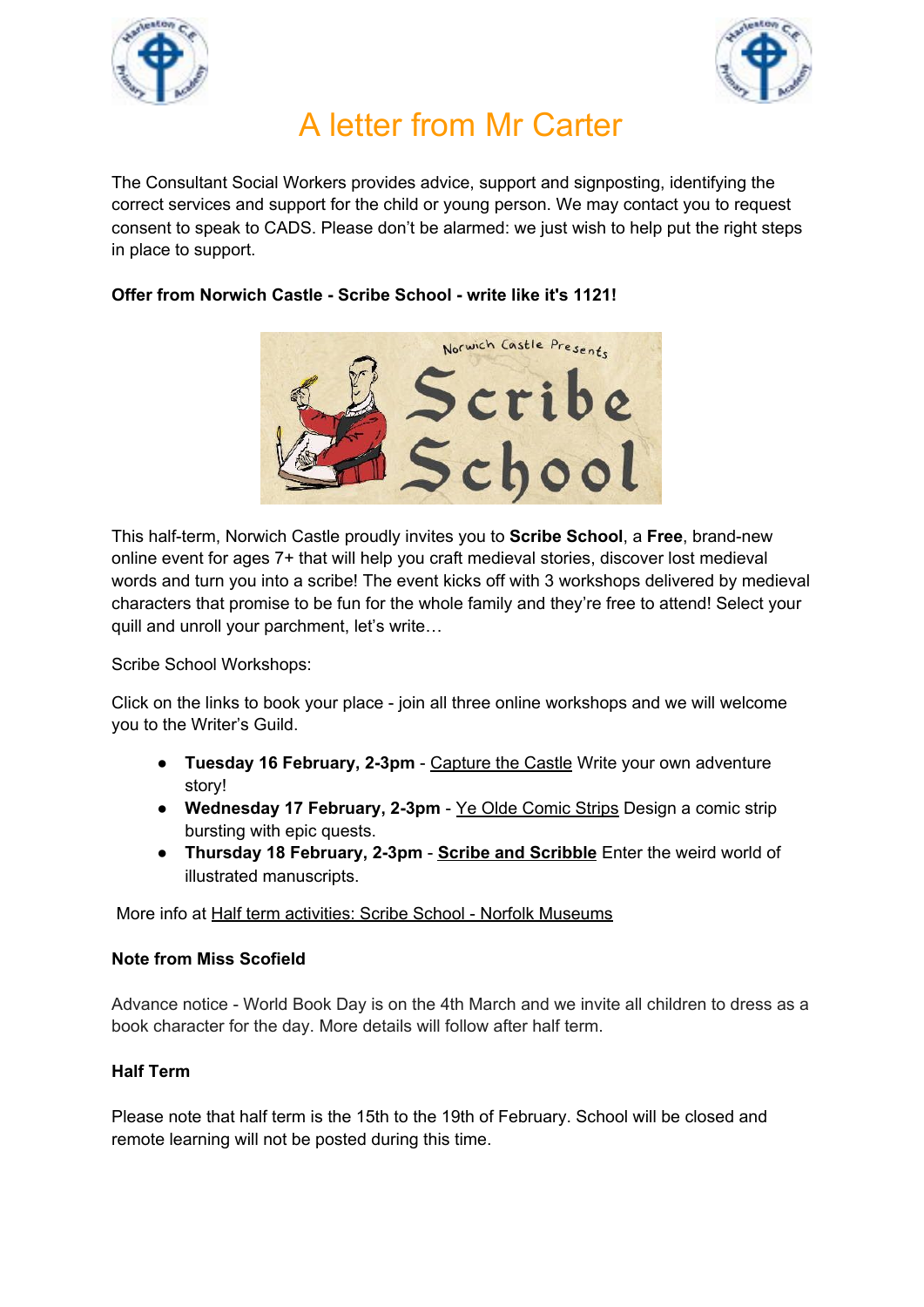



#### **Harleston** *resilience* **in action!**

Congratulations to Scarlett Chenery in Malala, Year 6.



Scarlett has spent *8 years learning and improving* her karate skills. This year she has taken part in the WORLDS largest virtual Martial Arts Championship event. Scarlett had to *prepare and practice for 2 weeks* before entering her video, which was scored by judges from all over the world. In the female brown/black belt category for 10-11 year olds, Scarlett came 2nd! Well done Scarlett for the *commitment* you have shown to reach this level.

Who else has been *`Flourishing and Growing with Responsibility, Respect and Resilience`*? *Responsibility* for themselves, jobs around the home, their pets. *Respect* for their environment, the expectations at home, other people. *Resilience* with home learning, with a hobby, a new skill. Send your celebrations to Miss Moss to be included in the next curriculum newsletter. [cmoss@harleston.stbenets.org](mailto:cmoss@harleston.stbenets.org)

#### **Summary**

Enjoy the half term. Take some time to get away from the screen, forget what GSuite looks like and enjoy time together as your family. I know that I'm looking forward to some days working on my campervan conversion in the workshop next week! I can't emphasise enough how proud we are of all the students and the support put in place by you all. I read an article this morning which was written by a Mum whose child was having a bad day and I just wanted to share her response to his upset.